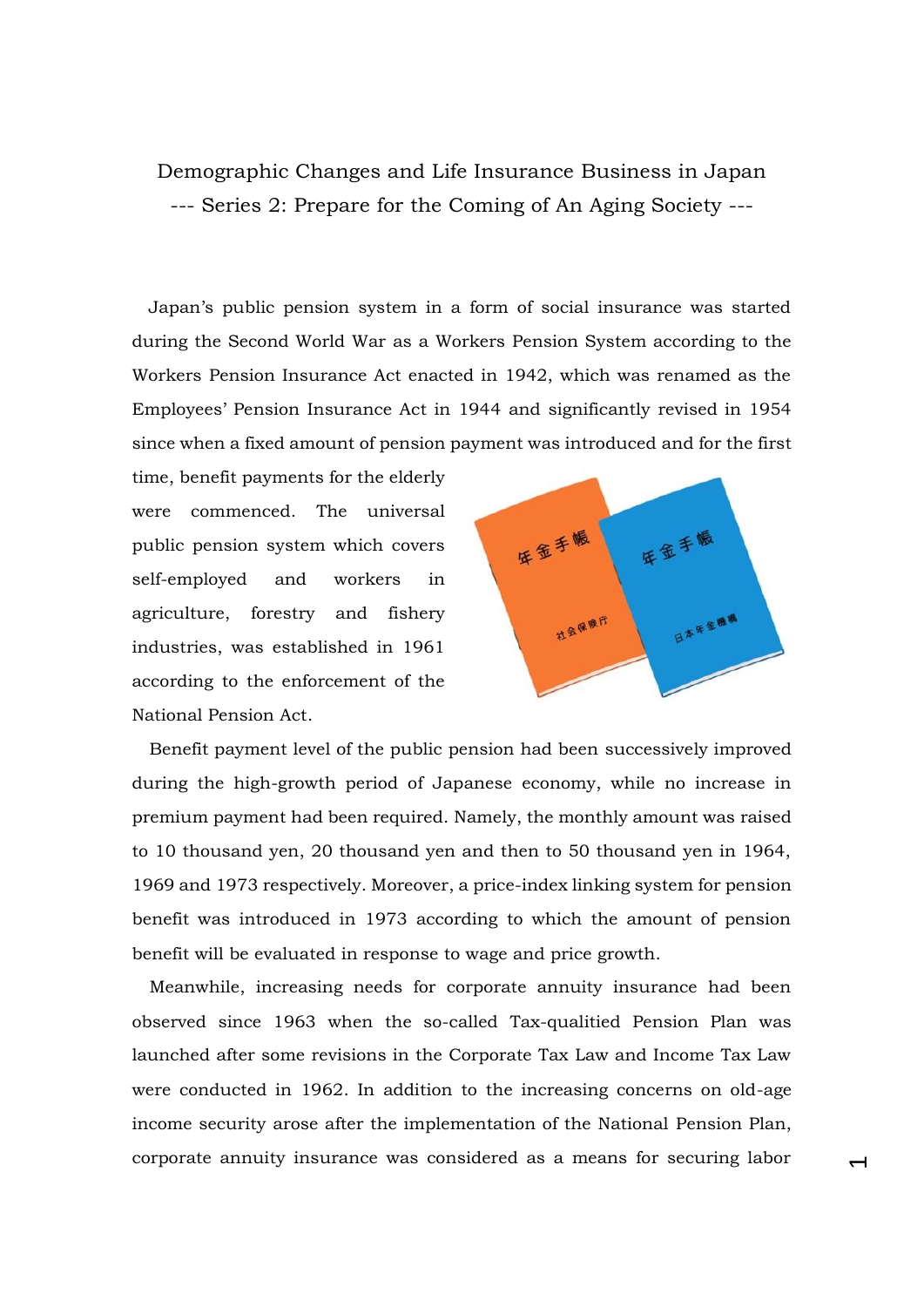force and/or high quality labor force during the rapid economic growth period. On the contrary, in the personal lines, annuity insurance as a single product was not so popular during the 1960s and 1970s since its first release in 1960, whereas as a rider had a very wide popularity.

On the other hand, a trend toward the nuclear family was accelerated by



the progress of urbanization associated with the economic development from 1960s. For instance, the average number of household members had been stably maintained at the level for 5 people from 1920s to 1950s but began

to fall in the late 1950s and became below 4 people from 1966 onwards. The nuclearization of the family is generally considered as one of the factors responsible for the increasing needs for death-benefit-focused products with a large amount of coverage in 1970s, namely various types of term life insurance as a rider or as a single product and various types of whole life insurance policies gradually became popular.

Giving the fact that Japan entered the Aging Society in 1970 when the proportion of population aged 65 and above became 7.1 per cent, however, the problems of declining birth rate and the aging population had not drawn too much attention until the 1980s after the proportion of population aged 65 and above reached 9.1 per cent in 1980.

As measures coping with the rapidly aging society, several important revisions regarding the public pension system, such as the introduction of basic pension



by integrating all the public pension plans while enforcing participation of dependent spouses of employees to the system and the rise in pensionable age of women for the Old-Age Employees' Pension from age 55 to age 60 by